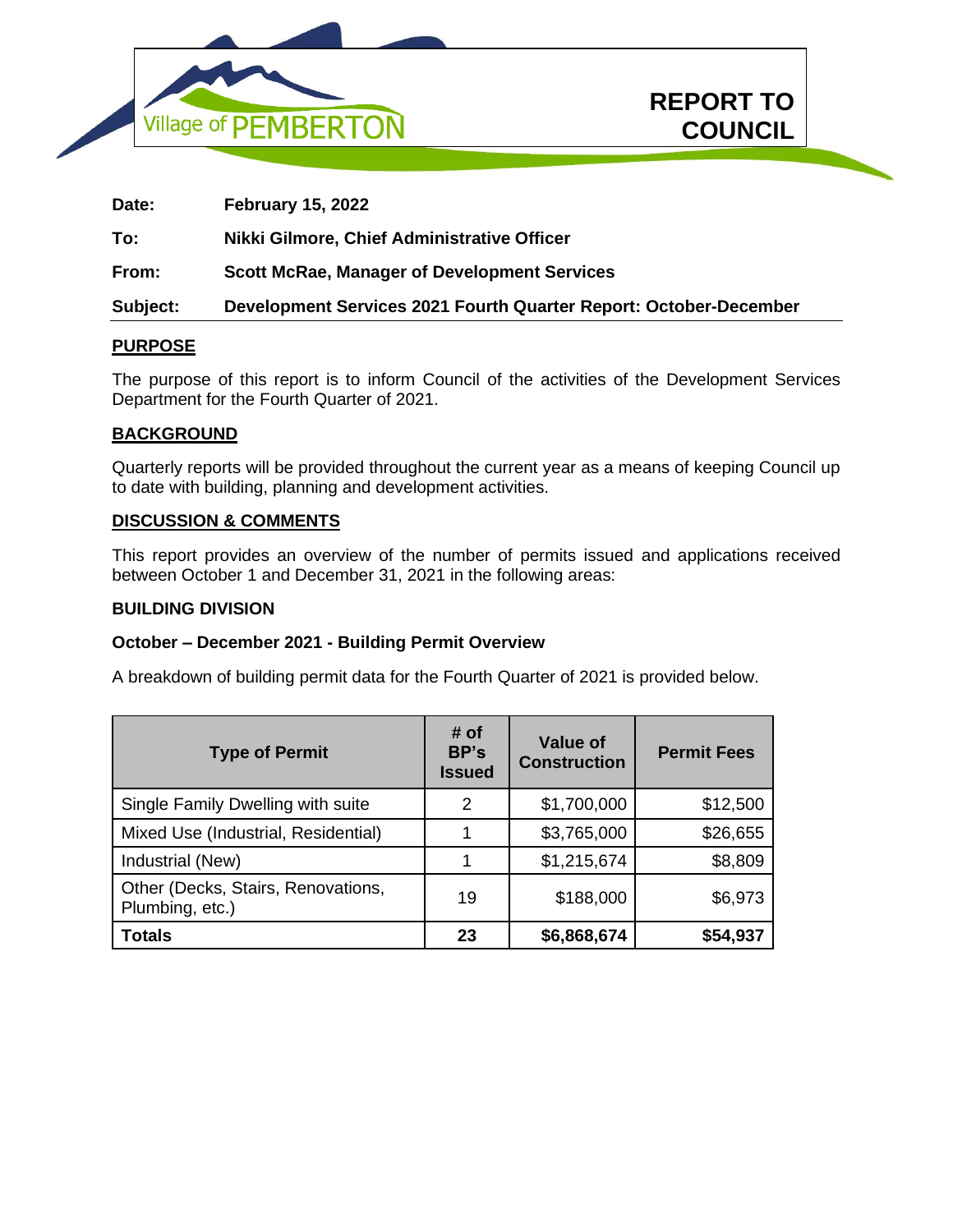Regular Council Meeting No. 155\_ Development Services 2021 – Fourth Quarter Report Tuesday, February 15, 2022 Page 2 of 6

The following Development Cost Charges (DCCs) were collected in the Fourth Quarter of 2021.

| Fund         | <b>DCCs Collected in 4th Quarter</b> |
|--------------|--------------------------------------|
| Roads        | \$27,352                             |
| Drainage     | \$2,765                              |
| Sewer        | \$33,529                             |
| Water        | \$16,764                             |
| Parks        | \$2,338                              |
| <b>TOTAL</b> | \$82,749                             |

For Council's information, the table below summarizes total building permit and DCC fees collected in all of 2021.

| <b>Description</b>                       | Total for 2021 | Total for 2020 | <b>Percent Increase</b> |
|------------------------------------------|----------------|----------------|-------------------------|
| <b>Building Permits Issued</b>           | 199            | 100            | 99%                     |
| <b>Building Permit Fees</b><br>Collected | \$519,743      | \$243,109      | 114%                    |
| Value of Construction                    | \$63,912,626   | \$30,420,014   | 110%                    |
| <b>DCCs Collected</b>                    | \$341,083      | \$110,324      | 209%                    |

# **PLANNING DIVISION**

### **2021 Current Development Applications**

A list of applications currently in-house is provided below; information new to the Fourth Quarter is shown in **bold font**.

| <b>Application #</b> | <b>Project</b>                                                                                   | <b>Status</b>                                                      |
|----------------------|--------------------------------------------------------------------------------------------------|--------------------------------------------------------------------|
| DP <sub>86</sub>     | Harmony Reach (Wye Lands) -<br><b>Combined Commercial Residential</b><br>Development             | On hold pending DVP125<br>(see below)                              |
| <b>DP88</b>          | 1422, 1426, 1430 Portage Road -<br>The Aspect - Multi-family<br><b>Building/Dedicated Rental</b> | In Process; Developer<br>working with MOTI                         |
| <b>DP90</b>          | 7454 Prospect Street -<br>Tenquille Building - Mixed Use Building                                | In Process;<br>Applicant addressing<br><b>Engineering comments</b> |
| DP91                 | Sunstone Phase 2B Lot Grading                                                                    | Received 07.21.2021;<br>In Process                                 |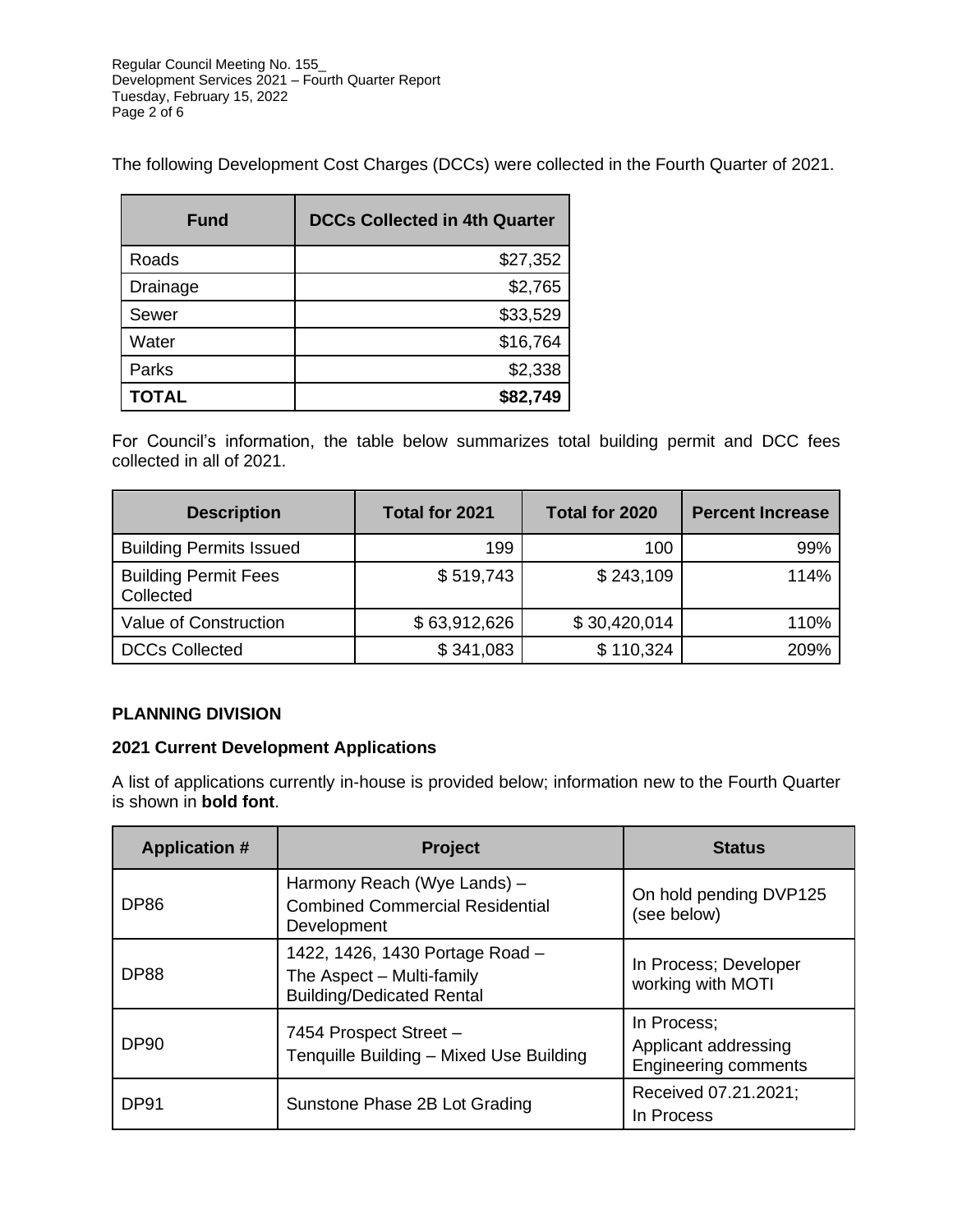| <b>DP92</b>   | <b>Sunstone Phase2C Lot Grading with</b><br>Variance                                                              | Received 10.20.2021; In<br><b>Process</b>                                                                                                       |
|---------------|-------------------------------------------------------------------------------------------------------------------|-------------------------------------------------------------------------------------------------------------------------------------------------|
| <b>DPm122</b> | 7374 Pemberton Farm Road E -<br><b>Redwoods Environmental Protection</b>                                          | Received 09.23.2021;<br>Deferred                                                                                                                |
| <b>DPm123</b> | 7431 Prospect Street- Post Office<br><b>Extension</b>                                                             | Received 10.25.2021; In<br><b>Process</b>                                                                                                       |
| <b>DPm124</b> | 7426 Prospect Street - RONA Extension                                                                             | Received 12.07.2021; In<br><b>Process</b>                                                                                                       |
| <b>DVP125</b> | Harmony Reach (Wye Lands) -<br><b>Combined Commercial Residential</b><br>Development – road and parking variances | In Process:<br>Awaiting info from Applicant                                                                                                     |
| <b>DVP128</b> | 7661 Cerulean Drive -<br><b>Retaining Wall Variance</b>                                                           | Referred back to Staff<br>04.13.2021; Awaiting info<br>from Applicant                                                                           |
| <b>OR131</b>  | Hwy 99 K-12 French School -<br>OCP & Zoning Bylaw Amendment                                                       | Public Hearing 09.21.2021<br><b>OCP/Zoning Bylaws</b><br>received Third Reading<br>10.05.2021; Waiting on<br>details from MOTI and<br>applicant |
| OR133         | Nkwûkwma (Benchlands) OCP/Zoning<br>Amendment                                                                     | Received 03.18.2021 -<br>In Process<br>Update provided at<br>Committee of the Whole-<br>01.18.2022                                              |
| <b>OR134</b>  | 7374 Pemberton Farm Road East -<br><b>Redwoods</b>                                                                | Received 12.01.2021;<br><b>Deferred 01.18.2022</b>                                                                                              |
| S061          | Tiyata - Phase 4 -<br><b>16 Small Lot Subdivision</b>                                                             | <b>Completed 12.22.2021</b>                                                                                                                     |
| S071          | 1368 Fernwood - 4 Lot Subdivision                                                                                 | In Process                                                                                                                                      |
| S076          | 1400 Oak Street - PSS Lot Split                                                                                   | TAL Expired 04.15.2021                                                                                                                          |
| S078          | Sunstone Phase 2                                                                                                  | In Process, TAL renewed                                                                                                                         |
| S079          | 1929 Stone Cutter Place - VOP & SLRD                                                                              | In Process                                                                                                                                      |
| S081          | Sunstone Phase 1C -<br>14 Fee Simple Lots + Remainder                                                             | TAL Issued 05.05.2021                                                                                                                           |
| S082          | Sunstone Phase 3 - 1 Lot                                                                                          | Received 10.28.2021; In<br>process                                                                                                              |
| SAP 2021-32   | 1360 Fernwood                                                                                                     | Received 10.08.2021;<br><b>Issued</b>                                                                                                           |
| SAP 2021-33   | 3005 Tenquille Place                                                                                              | Received 10.08.2021;<br><b>Issued</b>                                                                                                           |
| SAP 2021-34   | 3009 Tenquille Place                                                                                              | Received 10.13.2021;<br><b>Issued</b>                                                                                                           |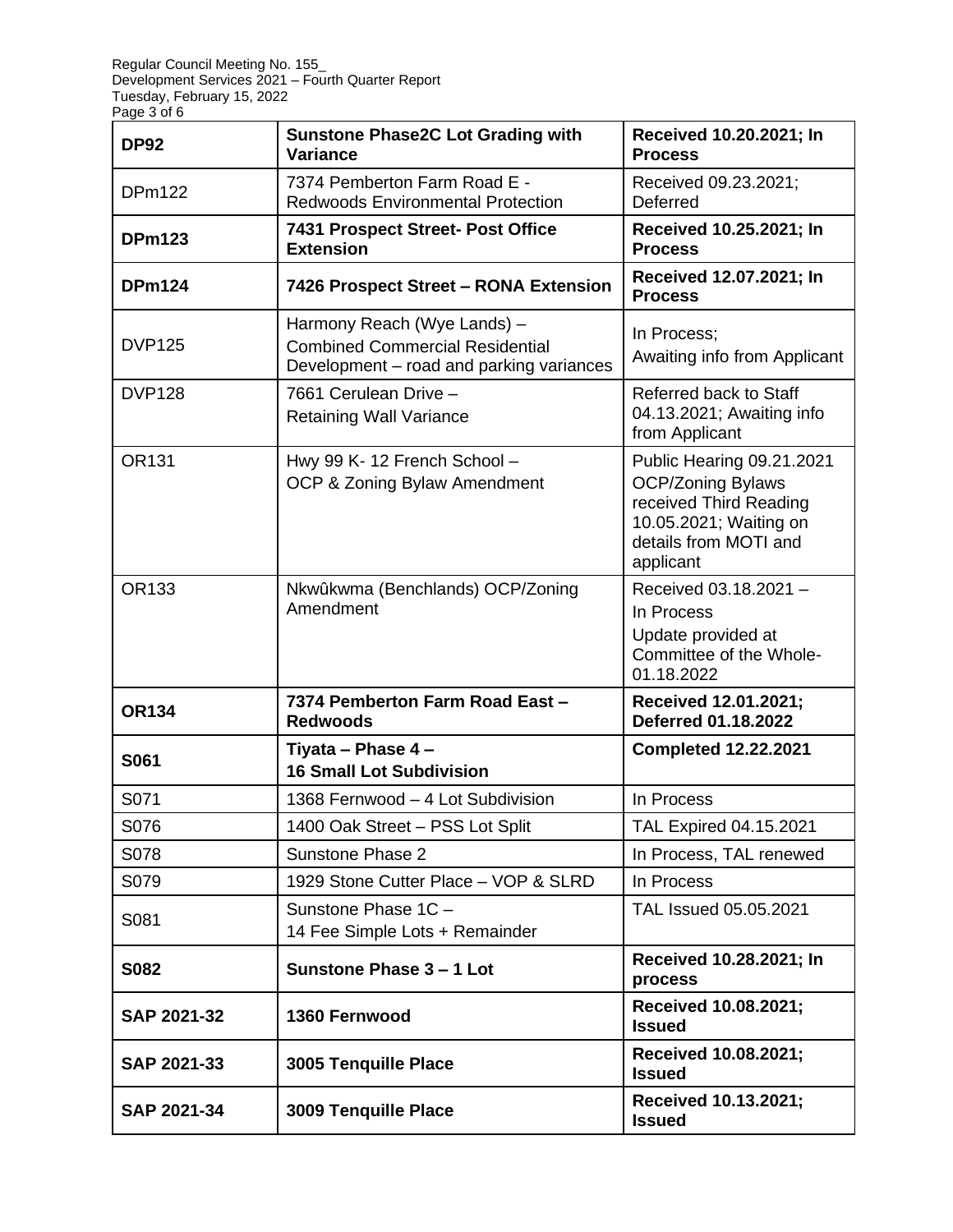Regular Council Meeting No. 155\_ Development Services 2021 – Fourth Quarter Report Tuesday, February 15, 2022 Page 4 of 6

| <b>SAP 2021-35</b> | <b>7662 Cerulean Drive</b>    | Received 10.13.2021;<br><b>Issued</b>              |
|--------------------|-------------------------------|----------------------------------------------------|
| <b>SAP 2021-36</b> | <b>1500 Whitecap Crescent</b> | Received 10.15.2021;<br><b>Issued</b>              |
| <b>SAP 2021-37</b> | 1478 Lupin Street             | Received 10.27.2021;<br><b>Issued</b>              |
| <b>SAP 2021-38</b> | 1353 Cedar Lane               | Received 11.04.2021; Not<br>Permitted, sent to BoV |
| <b>SAP 2021-39</b> | 7416 Flint Street             | Received 12.09.2021;<br><b>Issued</b>              |
| <b>BoV29</b>       | 1353 Cedar Lane               | Received 12.20.2021; In<br><b>Process</b>          |
| <b>TUP010</b>      | 6991 Hwy 99- Tisdale Storage  | Received 10.13.2021; In<br><b>Process</b>          |

DP: Development Permit **S: Subdivision** S: Subdivision DPm: Minor Development Permit DVP: Development Variance Permit BoV: Board of Variance OR: OCP/Zoning Amendment DVP: Development Variance Permit BoV: Board of Variance LL: Liquor Licence TUP: Temporary Use Permit

SAP: Site Alteration Permit

As this is the 2021 Fourth Quarter Report, Staff have prepared a table that identifies the number of applications or permits issued for the year overall and includes the applications/permits noted above.

| <b>Permit/Application Type</b>  | Code       | <b>Number</b><br><b>Received</b> |
|---------------------------------|------------|----------------------------------|
| <b>OCP/Zoning Amendments</b>    | <b>OR</b>  |                                  |
| <b>Development Permits</b>      | DP         |                                  |
| Development Variance Permit     | <b>DVP</b> |                                  |
| <b>Minor Development Permit</b> | <b>DPm</b> | ิค                               |
| <b>Board of Variance</b>        | BoV        |                                  |
| Subdivision                     | S          | 5                                |
| <b>Site Alteration Permit</b>   | <b>SAP</b> | 39                               |
| Liquor Licence                  | LL         |                                  |
| <b>Cannabis Licence</b>         | СL         |                                  |
| <b>Temporary Use Permit</b>     | TUP        |                                  |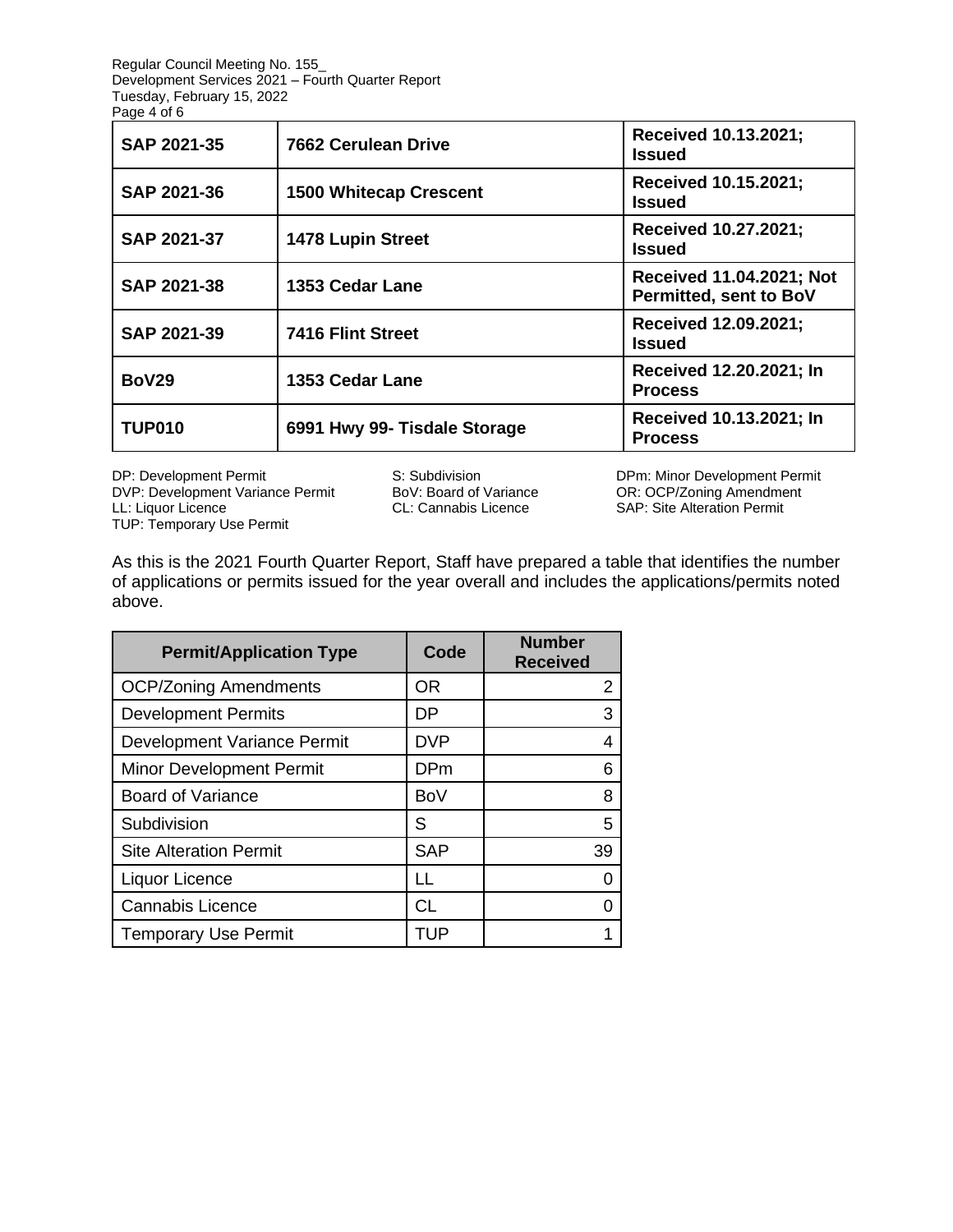# **2021 Long Range Planning Projects**

The following is a list of long-range planning projects and policy work and their respective status as of December 31, 2021.

| <b>Project</b>                                | <b>Status</b>                                                                                     |
|-----------------------------------------------|---------------------------------------------------------------------------------------------------|
| <b>Official Community Plan (OCP) Update</b>   | In Progress, Terms of Reference due Q1<br>2022                                                    |
| Community Climate Action Plan (CCAP)          | In Progress, to be presented Q1 2022                                                              |
| Zoning Bylaw Text & Mapping Amendments        | In Progress, to be presented Q1 2022                                                              |
| Development Cost Charge (DCC) Bylaw Review    | In Progress                                                                                       |
| Affordable Housing Action Plan - Work Program | In Progress                                                                                       |
| <b>Building Bylaw Update</b>                  | Building Bylaw adopted October 21, 2021<br>and Amendment adopted November 16,<br>2021 - Completed |

### **Official Community Plan (OCP) Progress Review**

The OCP update project was kicked off at the end of the Fourth Quarter of 2021. The last significant update of the OCP occurred in 2011. OCP updates are recommended every  $5 - 10$ years. The OCP update project is a major undertaking for the Development Services department. The work will include significant community and stakeholder engagement, a review of the vision and guiding principles, preparation of policy options and recommendations, reviewing and updating Development Permit Guidelines, and incorporating a new Regional Context Statement. The Terms of Reference for the OCP update will be presented to Committee of the Whole at the end of First Quarter of 2022 and will include project details as identified above.

### **Additional Projects**

#### **Pemberton Creek Pedestrian Bridge**

The Development Services team is leading the effort to establish a new pedestrian crossing over Pemberton Creek between the Highway 99 bridge and the CN rail bridge. ISL was retained to complete an alignment and siting study which will result in a more accurate cost estimate for the project. This cost estimate will be presented to School District 93 to aid in discussions about overall funding plans. The cost of the engineering investigation is wholly covered by funds received from the developer of Tiyata Phase 4.

#### **Lot 8 Master Plan**

The Development Services team is leading the effort to generate a masterplan for Lot 8, the narrow parcel of land between Frontier Street and the CN rail lines north of the Community Barn. Tom Barratt Landscape Architects have been retained to generate initial site plans for review and discussion. These plans will be used to further the conversation about how best to utilize this parcel of land.

### **COMMUNICATIONS**

The Development Services Department works with the Communications & Grants Coordinator to regularly update the Village's website with current information related to planning and building to meet statutory requirements related to notification as needed.